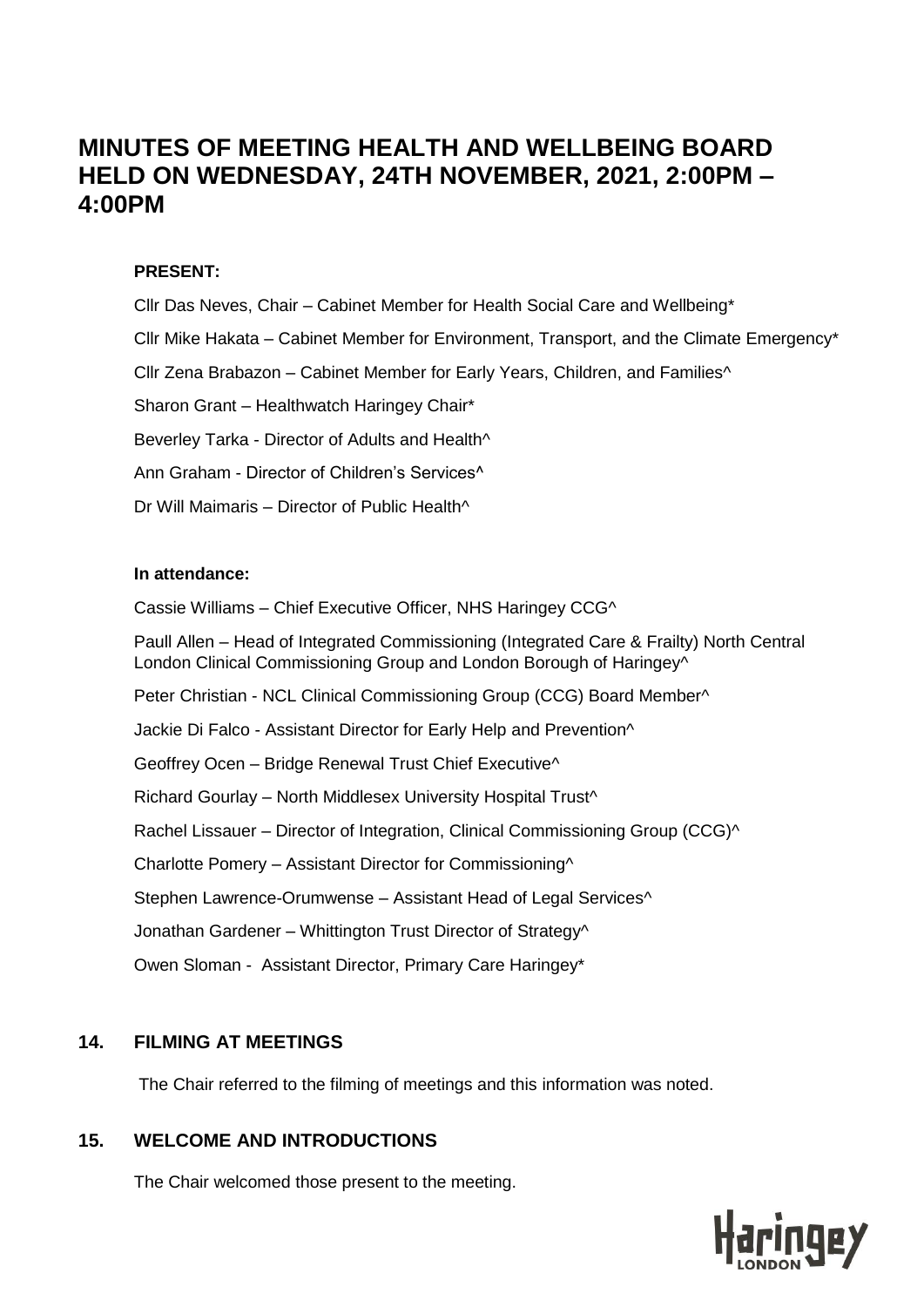# **16. APOLOGIES**

Apologies had been received from Frances O'Callaghan, John Rohan, Sarah Davies McDonnell, David Archibald and Zina Etheridge.

### **17. URGENT BUSINESS**

There were no items of urgent business.

# **18. DECLARATIONS OF INTEREST**

There were no declarations of interest.

# **19. QUESTIONS, DEPUTATIONS, AND PETITIONS**

No questions, deputations, or petitions were received.

#### **20. MINUTES**

RESOLVED: That the minutes of the meeting held on 22 September 2021 be confirmed as a correct record.

#### **21. PRIMARY CARE ACCESS**

Mr Owen Sloman introduced the item.

In response to questions from the Board, the meeting heard that:

- The issue regarding the appropriateness and extent to which patients should be having face-to-face contact with their GP was a question that medical professionals were still attempting to answer. There could only be a finite number of patients that could be seen physically at a given period in any case. It was difficult to draw hard-line rules on, for example, how many prescriptions needed to be written before an individual could be seen physically.
- In relation to child protection issues, it was unclear who may be present in a room whilst video or phone consultations were being held.
- In relation to children, the data showed that all the GP practices were being attended by children as they would expect to at the current time of the year. This was also true of the A&E departments. It was possible to consider examining the provision that could be given to children during the weekend.
- Medical professionals had suffered from greater levels of aggressive behaviour from service users.
- It was important to note the acquisition of the new primary care buildings as this was very important for the borough as it was important for the health and wellbeing of residents into the future. Some strategic thinking could be done in the area regarding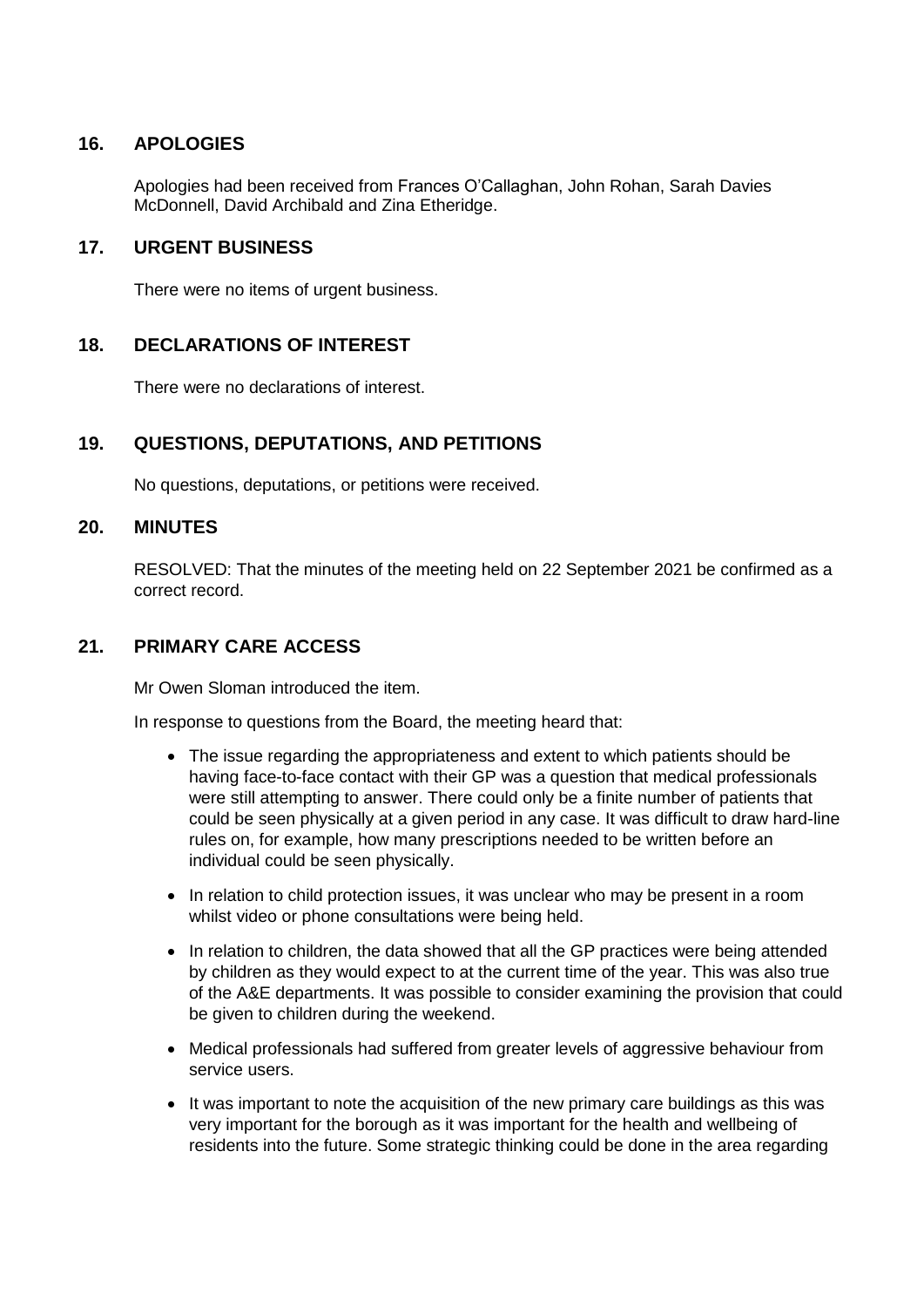neighbourhoods, primary care networks and how communities were generally being engaged.

- Consideration was being given regarding on how to provide services for parents, (particularly anxious parents) and families who lived close to North Middlesex hospital. Parents' feeling of anxiety appeared to drive up A&E attendance.
- There were GPs that would be retiring and at the end of September 2021 and the three GPs preparing to retire would have a total approximate period of 100 years between them.
- Some weekend child clinics and evening children clinics would be set up. Children under the age of six receive treatment in person in the extended access clinics. A pilot has been set up whereby GPs would be recruited to work evenings and weekends, but they would also be provided with additional training.
- There were challenges in relation to the medical workforce. There was exhaustion amongst professionals as physicians wished to do fewer sessions and there were very few reserve GPs available when a GP was scheduled to go on leave.
- If a patient was found not to be registered with a practice, then efforts would be made to register them when they were seen. It was important that such individuals were made to feel comfortable and welcome.
- The Planning department and the healthcare field had worked well together. There were cases where private developers had worked with medical professionals so that healthcare could be delivered more easily.
- The GPs that were about to take over a particular premises (which would be come to known as Walls and Curtis), involved two people who had grown up above their current premises in Westbury Road and had taken over from their father who was a GP. They would have a building that would serve up to 30,000 patients.
- Training was being delivered to patients on how to get their prescriptions repeated and how to use the e-consult system.

The Board also noted that:

- Concerns regarding the protection of children, young people and vulnerable adults, particularly in relation to consultation that was not taking place in person, was something that needed to be addressed and a written response needed to be provided on the issue.
- Feedback from pharmacists would be sought and provided to the Board.
- The data for age breakdown in relation to primary care access was difficult to obtain but data from A&E departments was easier to get hold of. There was a significant issue regarding the intake of children in A&E at North Middlesex Hospital. It was hoped that there would be an increase in provision specifically for parents and children to help manage that demand. Data would also be sought regarding the extent of those people who were not registered with the GP but still needed services for children.
- There was feedback from organisations who worked with migrants and refugees and the data showed that members of those communities were not able to access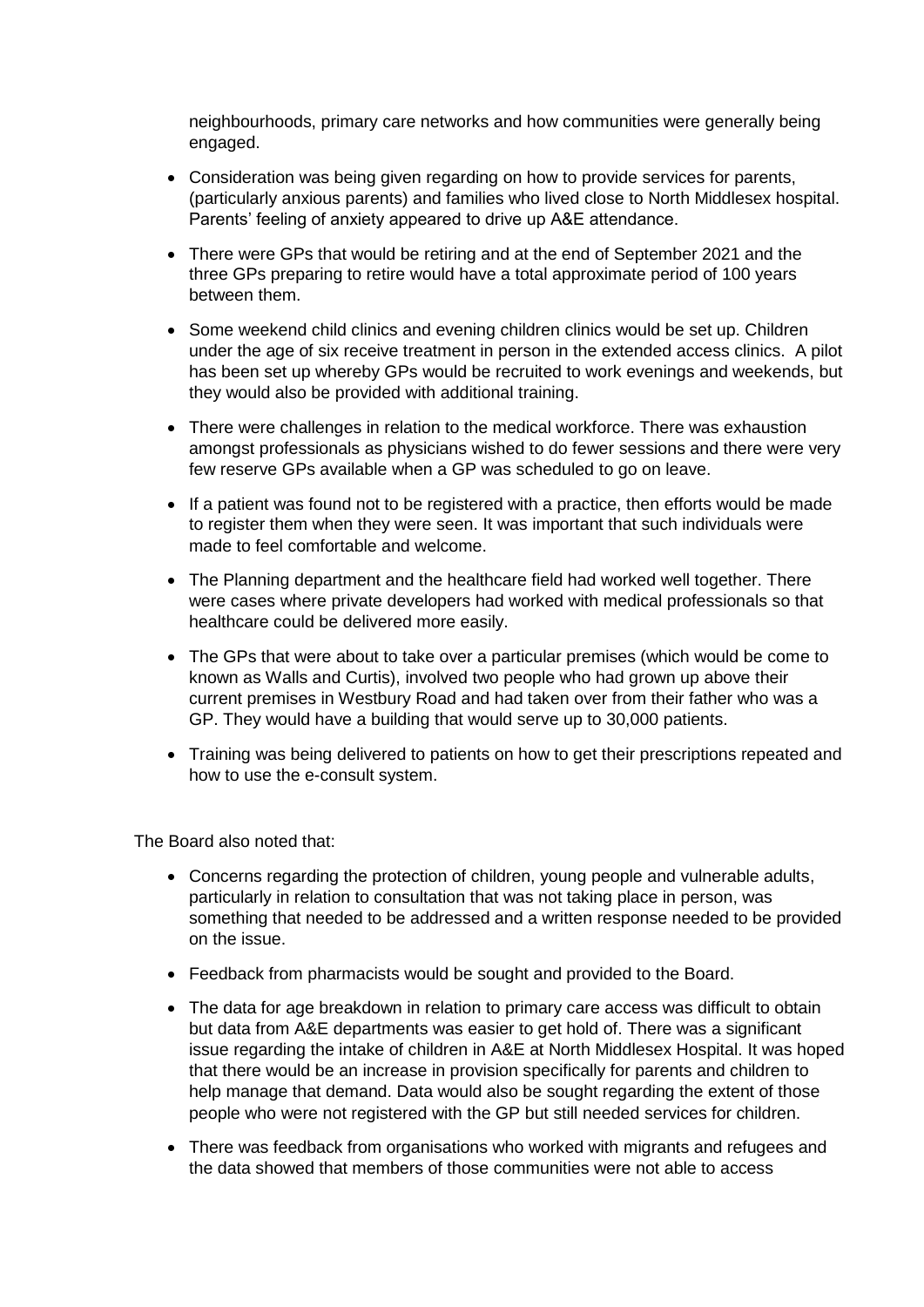healthcare. It was also often the case that if there were issues experienced with one practice, further attempts were not made to other areas of the healthcare service.

- There were some groups of people who were unable to receive their medication and needed to be seen physically for various reasons.
- There may be some training needs which needed to be addressed regarding how patients may react after being seen by a clinician. It was important to consider the issues a patient may be suffering from
- The communication regarding the difficulties GPs were having was something that needed to be improved. Assistance in this area could be given by making use of the community network which had been built up over time.
- It was important to note the excellent work done by medical professionals over the past two years.
- It was important to note that the winter period would be difficult for the health service and examine how well the ICS was developing in the springtime.
- The ABC parenting scheme was a prime opportunity to change why people come into hospital and give parents confidence about managing children.
- Children could be taught in schools about secondary care services or coming into A&E when they needed to do so.
- It was important to address how residents would know about the progress being made regarding primary care and to what extent residents understood the challenges.
- It was important to continue listening to patients and to keep them involved. For example, the 24-hour shift involving volunteers at the North Middlesex Hospital involved speaking to people as to why they had attended. It would be useful to have more of these types of sessions.
- With the newly built 17,000 homes in the local area, it was unclear where people would receive their primary care and this was an issue that needed to be addressed.
- The role of social prescribing would be clarified and addressed. This had been factored into the inequalities fund work.
- It had recently become apparent that there were carers who the Council did not know about, but the GP was aware of those careers and there were concerns that those people were not accessing networks available to them. However, if the Council was not aware of them, then support could not be put in place. This was an area which needed further work.
- Anxiety was partly created by the previous model of primary care coming to an end. It was important to have a personal interaction with a GP.
- More clarity was needed on the success of the processes of e-consult and the technological development in terms of the relationship with the patients. This would be submitted to the Board in writing.
- It would have been useful for the presentation to have addressed needs of residents, how the GP practice was considered in the community, how it brought in other service users and what processes would be employed to ensure all parties were connected.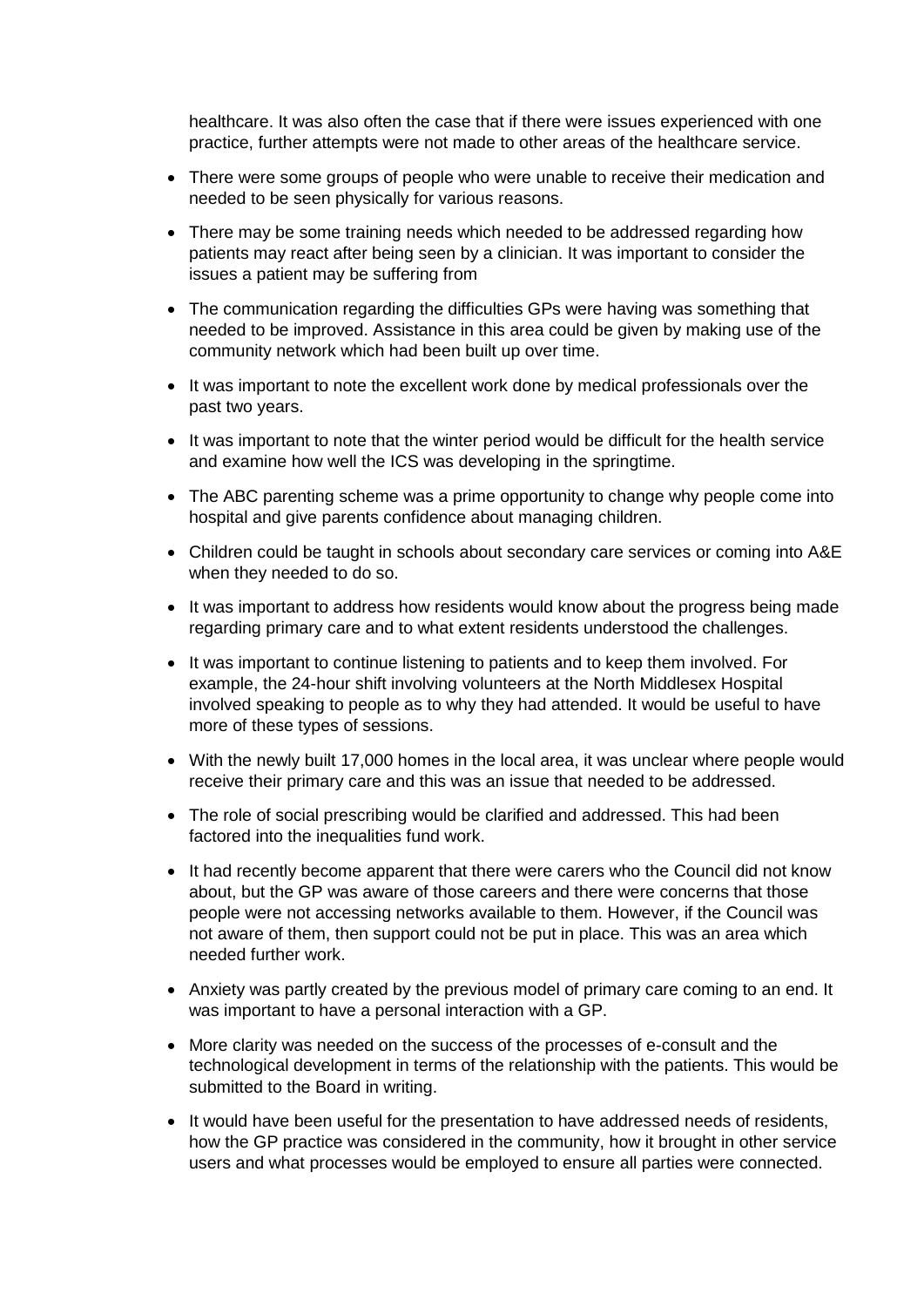RESOLVED: That the update be noted.

# **22. SPECIAL EDUCATIONAL NEEDS AND DISABILITIES (SEND) INSPECTION AND WRITTEN STATEMENT OF ACTION**

Ms Jackie Di Falco introduced the item. She noted that there were key actions which needed to be addressed. This included the quality of educational care plans in terms of compliance with timescales, but also their general quality and the annual reviews particularly for young people transitioning into adulthood. Improvement was also required on partnership in coproduction and communication with parents. Furthermore, the unacceptable waiting times for the diagnosis of autism needed to be addressed and support needed to be given to families whilst waiting for that diagnosis. This was a part of a wider working area which needed to be completed alongside the SEND strategy.

A deadline of 70 days had been asserted to provide a written statement of action. This would calculate to a deadline date of 11 January 2022. A number of forums and boards would be attended to discuss the inspection and how the issues would be addressed.

A number of key actions had been taken. The statutory assessment team had been increased so that adequate plans and annual reviews would be completed in timescales. A full time SEND Communications officer had been employed. The Travel Buddies team had been insourced which would help support young people to travel to their place of learning independently.

The work was expected to take between 18 months to two years (although there would be actions taken over a more imminent period of time) and there would be shared accountability and ownership. There would be a systematic change to help young people and their families and it was acknowledged that there was a high level of dissatisfaction from parents.

Work was being undertaken between parents, carers and stakeholders to consider how the proposals would work and how the outcomes hoped for would be achieved. This would include the use of workshops which would be attended by a focused range of representatives including parents and carers.

The SEND Executive would approve the written statement of action and would be receiving regular progress reports. Updates would also be provided to the parent-carer forum.

An annual progress report would be published. The SEND strategy consultation had closed and would be published in March 2022 after it had worked its way through the governance boards and the Overview and Scrutiny Committee.

The Board commented that:

- It was not possible to deliver SEND programmes without working with families.
- Parents needed a forum to discuss their circumstances.
- The work was welcomed and it was important to address the issues raised.
- Parents had indicated at meetings their frustration regarding the issue. Parents felt that there had been historic neglect over the issue for a lengthy period of time. Parents had indicated that they had not been informed of the parent-carer forum and that meetings had been arranged with very little notice. It was important that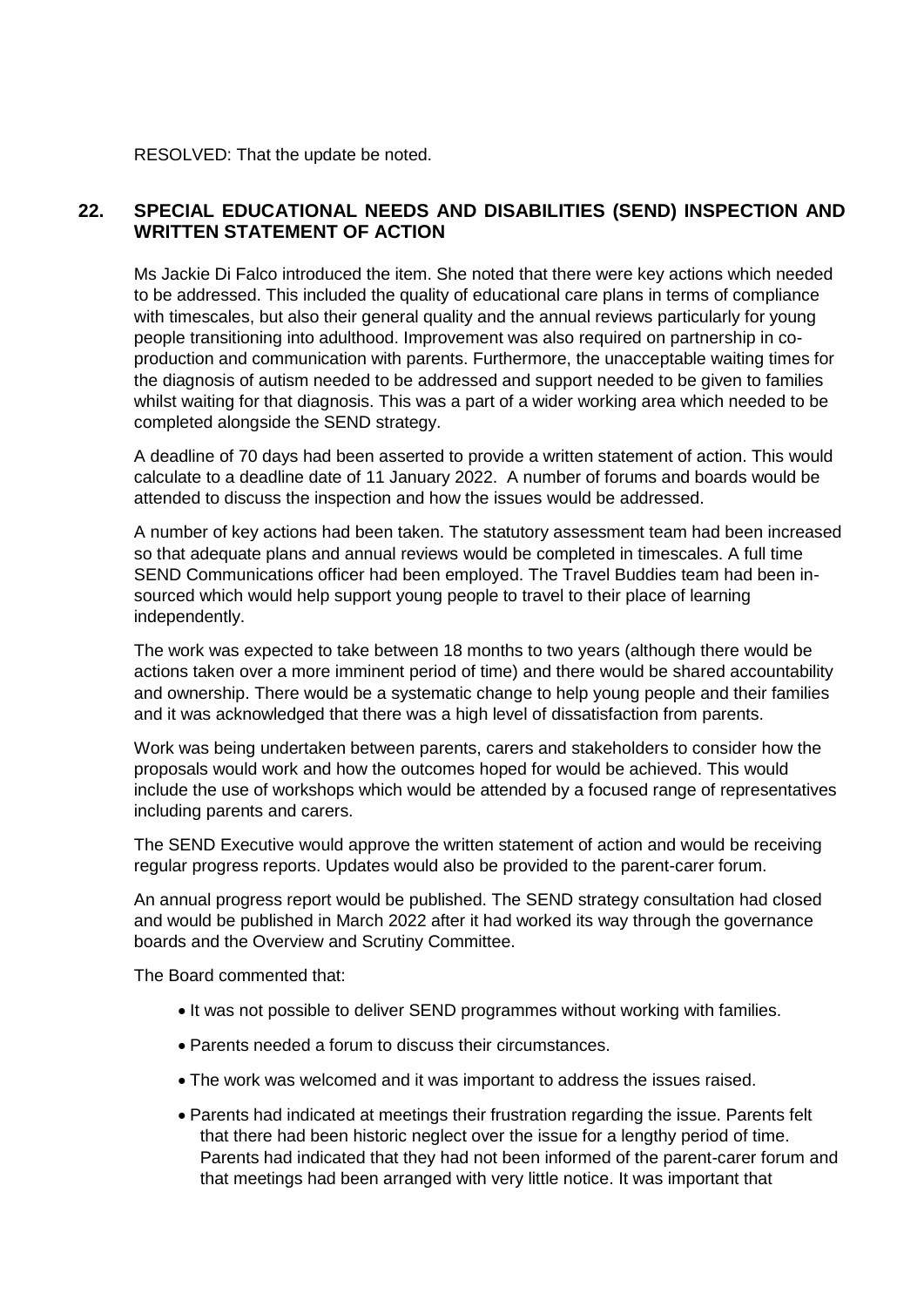improved levels of trust needed to be built within the community and this would be done with additional investment but additional investment alone would not be enough.

- The issue regarding the lack of notice stated by parents were often to do with the parent-carer forum.
- The Health and Wellbeing Board would receive a further update in March 2022.

RESOLVED: That the update be noted.

#### **23. SEMINAR FEEDBACK**

Ms Charlotte Pomery and Ms Rachael Lissauer presented the item and stated that the seminar had looked back over areas of priority that had already been put forward.

There had been a positive discussion around a co -productive approach and how this could be built into all relevant areas. For future seminars, it was felt that the approach regarding looking back over areas of priority was a useful method.

For the forthcoming seminars, discussions would be held on how to best use resources and what was required regarding governance and decision making. The discussions would partly be based on delivery plans, priorities, general structures and workforce.

RESOLVED: That the feedback be noted.

# **24. COVID-19 AND VACCINATIONS UPDATE**

The Chair suggested that an update be circulated to the Board.

RESOLVED: That an update be circulated to the Health and Wellbeing Board.

# **25. UPDATE ON WORK TO TACKLE RACISM AND INEQUALITIES IN HARINGEY**

The Chair suggested that an update be circulated to the Board.

RESOLVED: That an update be circulated to the Health and Wellbeing Board.

# **26. APPROVAL OF HARINGEY BETTER CARE FUND (BCF) 2020/21 SUBMISSION TO NHS ENGLAND**

Mr Paul Allen introduced the item.

In response to questions, the Board heard that:

• The Better Care Fund was aimed at older age group but there were some opportunities to think about spending on early intervention for children and young people.